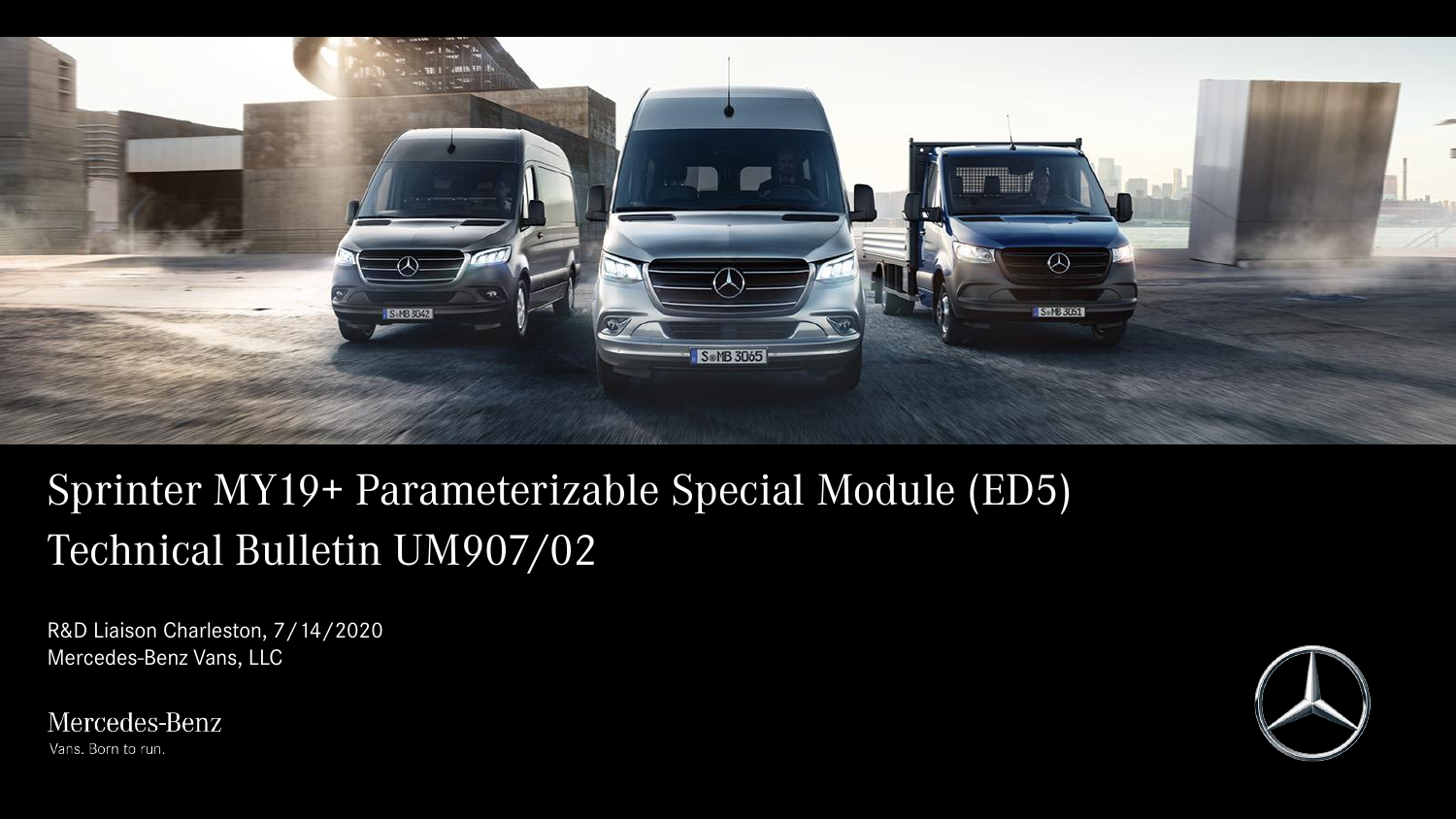#### Notice

Mercedes-Benz Vans, LLC does not warrant the accuracy of the information contained in this bulletin and reserves the right to modify or append this bulletin without prior notification. Mercedes-Benz disclaims all liability associated with the provision of this bulletin.

This bulletin is not intended to serve as a work instruction, but merely to provide some helpful information for Upfitters to take into consideration before retrofitting or modifying a Mercedes-Benz Sprinter Van.

Prior to making any modification to or installing any equipment in or on a Mercedes-Benz or Freightliner Sprinter, you should review and ensure compliance with all applicable laws and regulations, consult with Vans Engineering Support for Upfitter Management for additional and updated information, and read the Body and Equipment Guideline for Sprinter Model Series 907.

The PSM software is a customized and tailored software solution designed for a specific customer application matched to a specific Sprinter model configuration.

*Exception: Factory Options T57 and E5M have factory PSM software installed*

Vans PSM Support Contacts

For more information or upfitter inquiries, please submit a request via our website:

[www.UpfitterPortal.com](http://www.upfitterportal.com/)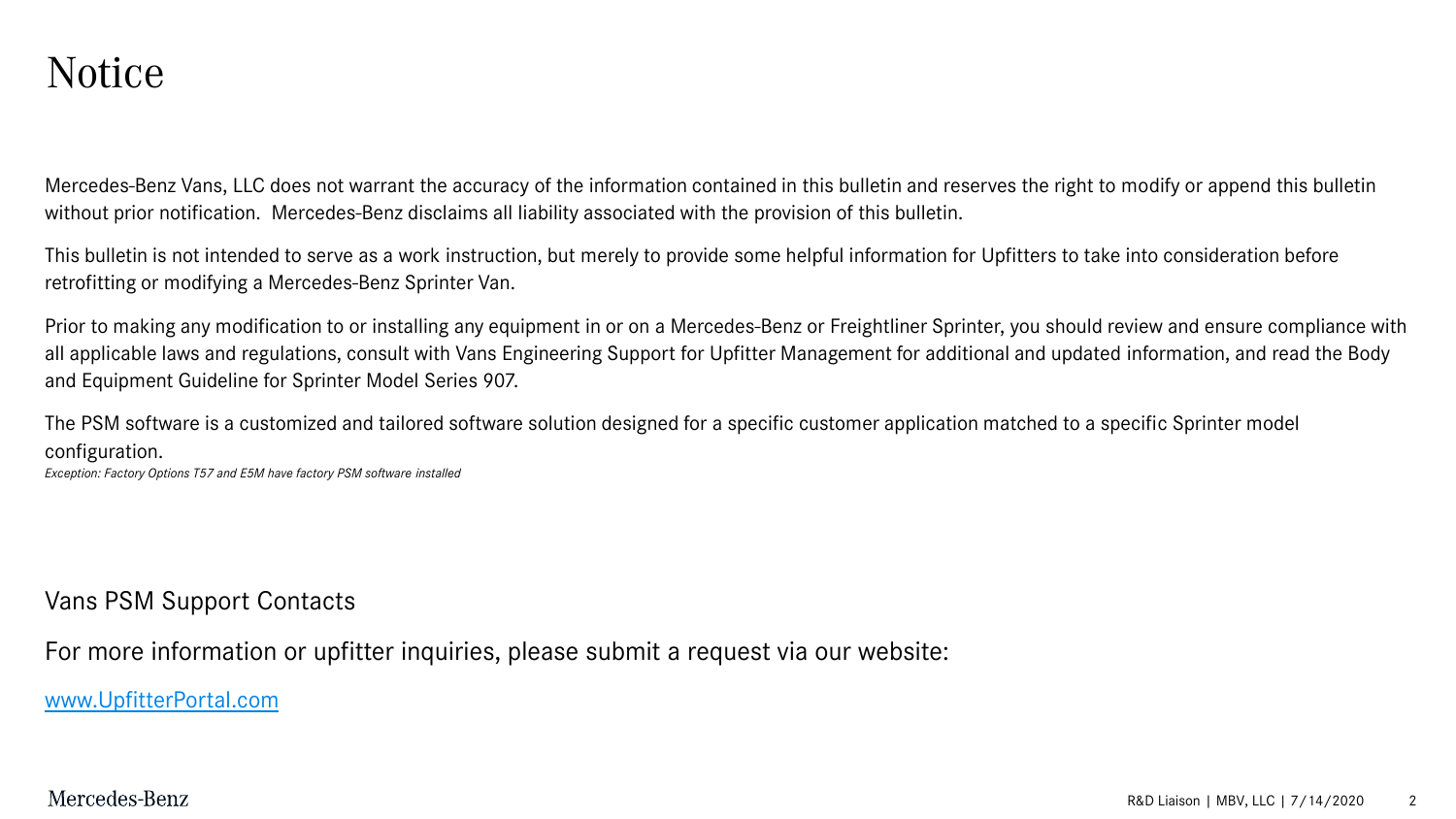### Sprinter MY19: Parameterizable Special Module

| l Code           |                                                            |  |
|------------------|------------------------------------------------------------|--|
| ED <sub>5</sub>  | Parameterizable Special Module (PSM)                       |  |
| ED <sub>8</sub>  | Pre-installation Electrics, Parameterizable Special Module |  |
| E <sub>5</sub> M | <b>Extension of PSM Standard Contact</b>                   |  |

| <b>Part</b>                                    | <b>Part Number</b>                                |
|------------------------------------------------|---------------------------------------------------|
| <b>Parameterizable Special Module</b><br>(PSM) | A 907 900 53 03 (MY19)<br>A 907 900 14 03 (MY19+) |

| Plug           | <b>Part Name</b> | <b>Part Number</b> |
|----------------|------------------|--------------------|
|                | Plug 1 housing   | A 013 545 63 26    |
|                | 2.8 mm MCP pins  | A 013 545 76 26    |
|                | Plug 2 housing   | A 005 545 28 30    |
| $\overline{2}$ | Cover            | A 000 545 91 03    |
|                | Contact support  | A 002 545 05 40    |
|                | 0.64 mm MQS pins | A 013 545 44 26    |



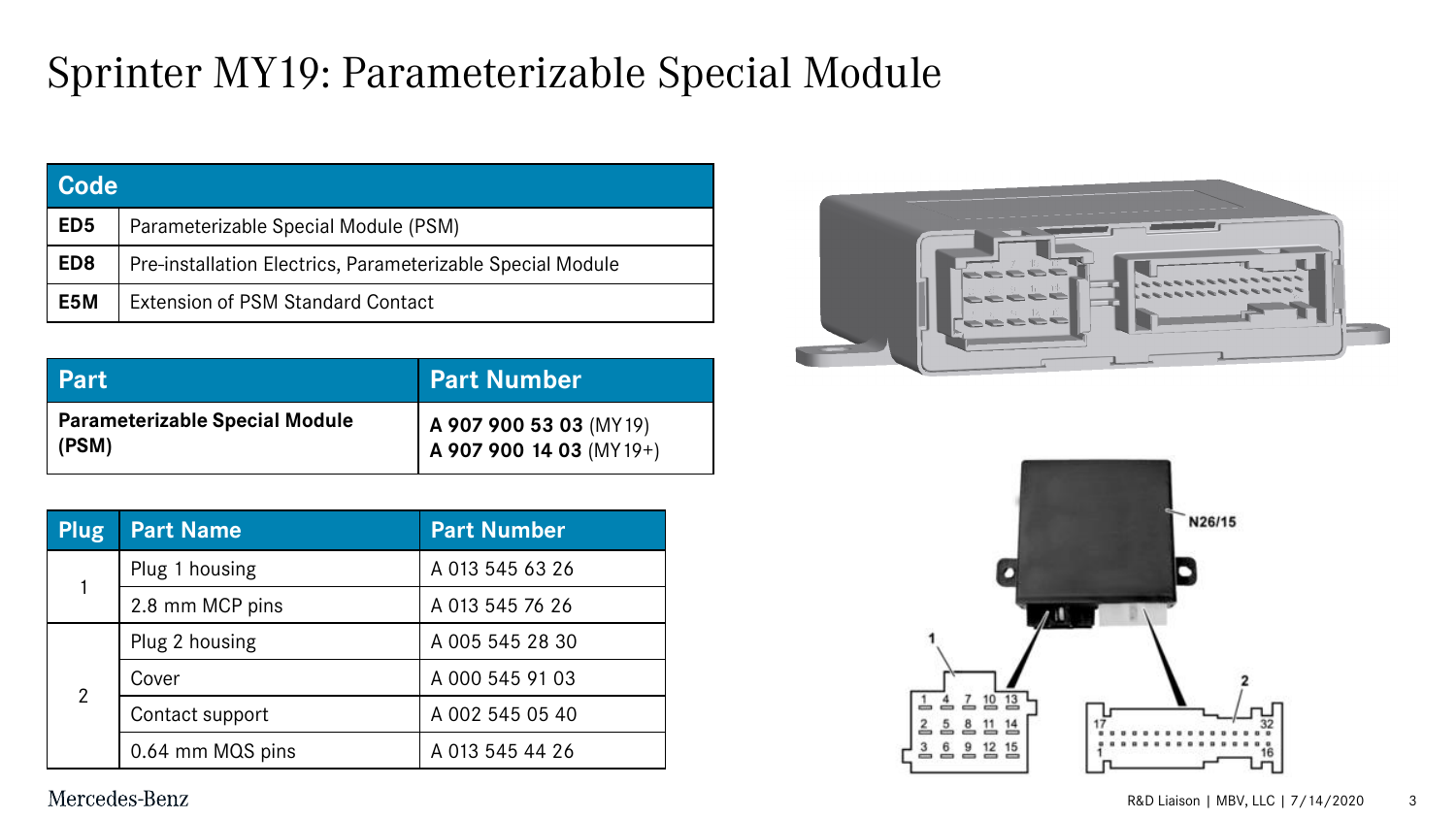### Sprinter MY19: Location of PSM





Fuses for PSM are located in the fuse box on the driver's seat frame

Fuses 14 and 15, shown by the red arrow, are fuses for PSM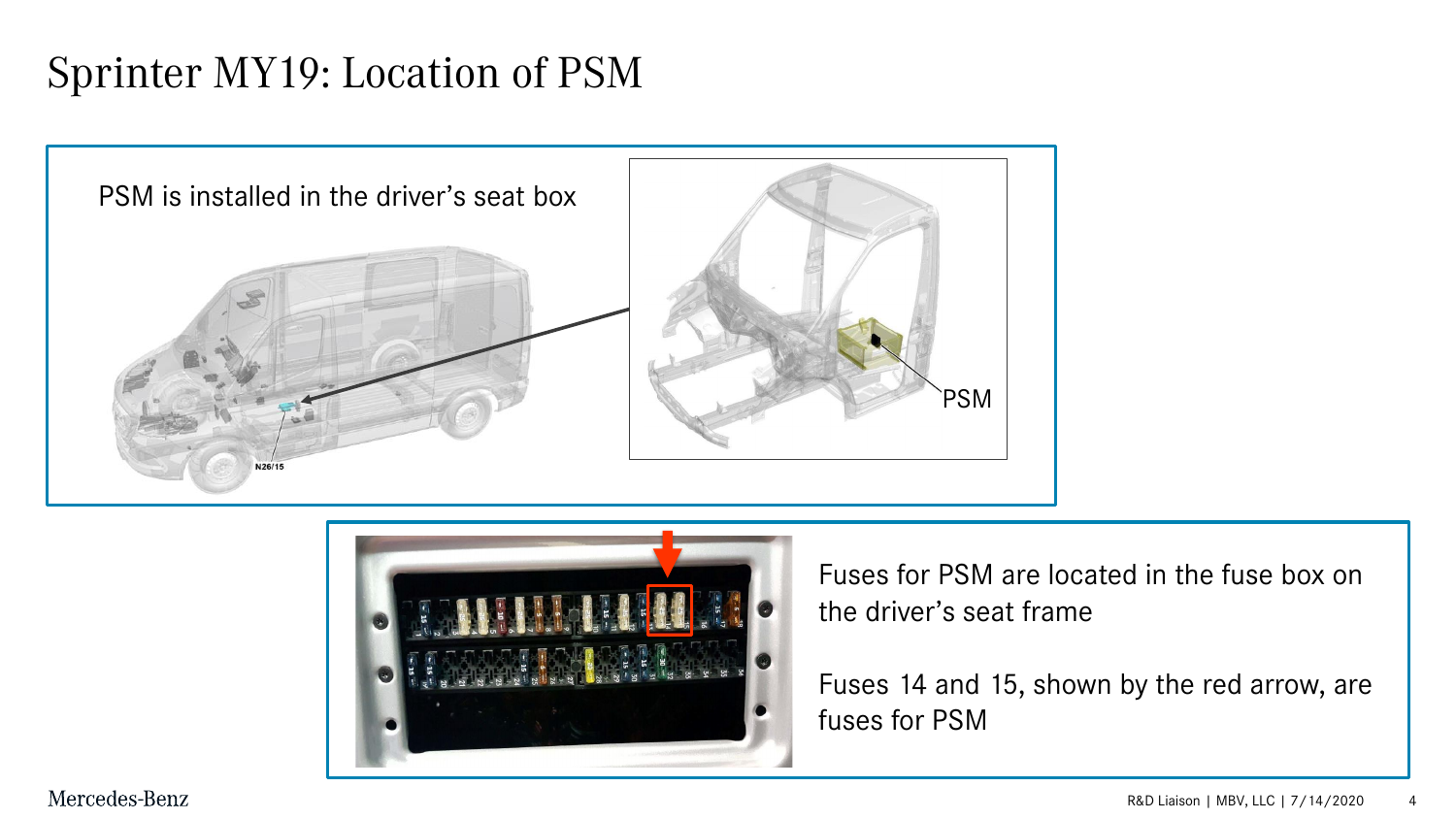# Sprinter MY19: Installation/ Removal of PSM

- Remove driver seat and seat base cover
- 2. Remove parking system control unit and set the unit aside with all the electric lines connected
- 3. Bracket for the PSM control unit is located directly under the parking system control unit

4. Clip or unclip the catch hooks, shown by blue arrows, to install or remove, respectively, the PSM control unit

1.

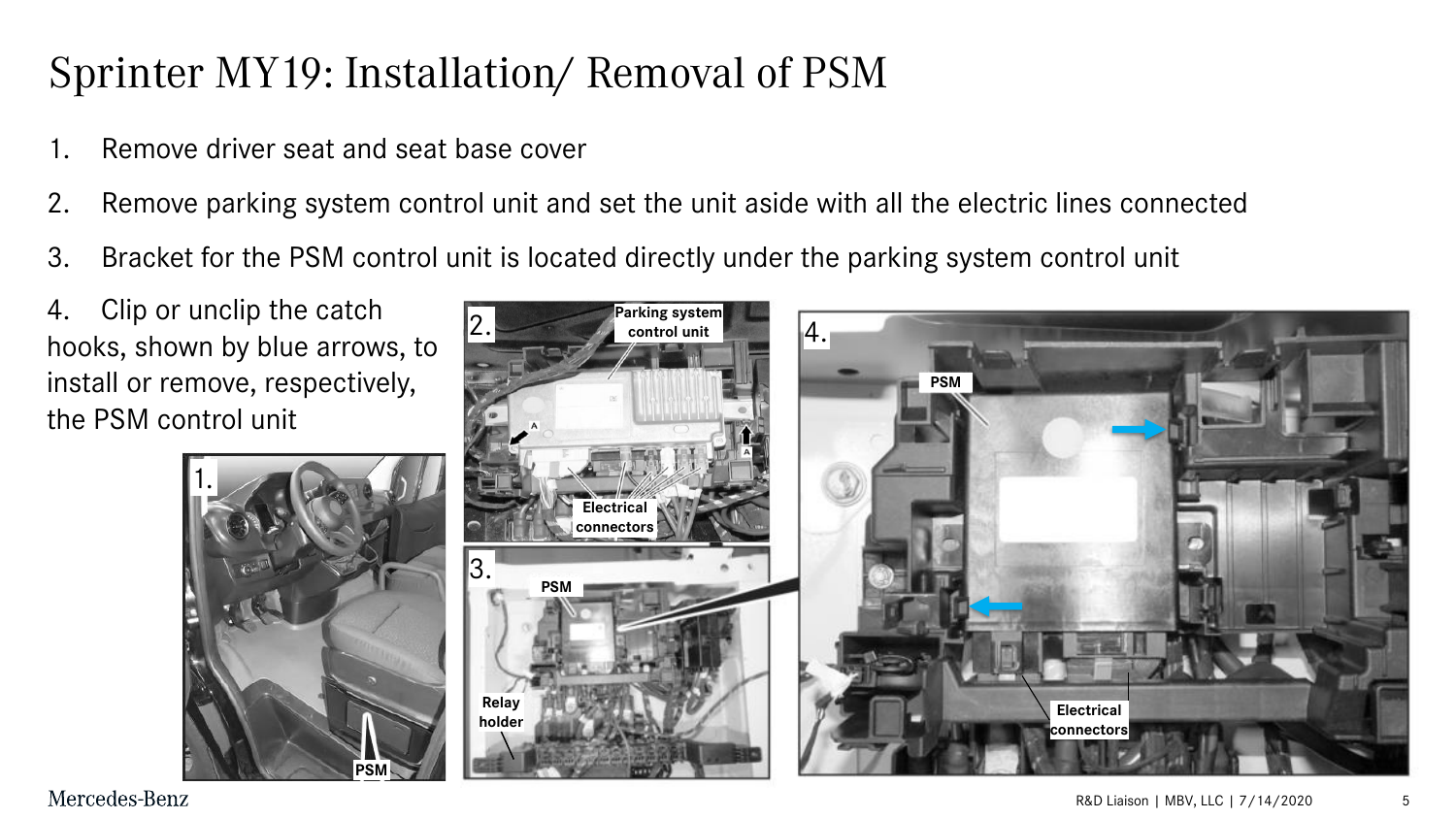### Sprinter MY19: Pin Assignment



#### Plug 1

| $\overline{a}$<br>3     | $\overline{13}$<br>$\frac{14}{1}$<br>$\frac{15}{2}$ |            |                  |
|-------------------------|-----------------------------------------------------|------------|------------------|
|                         |                                                     |            |                  |
| Plug 1                  |                                                     |            |                  |
| Pin                     | <b>Circuit</b>                                      | Rating (A) | <b>Type</b>      |
| $\mathbf{1}$            | <b>Vehicle Power</b>                                |            |                  |
| 2                       | Output 2                                            | 10         | <b>High Side</b> |
| 3                       | Output 5                                            | 5          | <b>High Side</b> |
| $\overline{\mathbf{4}}$ | <b>Vehicle Power</b>                                |            |                  |
| 5                       | Output 1                                            | 5          | <b>High Side</b> |
| 6                       | Output 18                                           | 5          | High Side        |
| 7                       | Output 4                                            | 10         | <b>High Side</b> |
| 8                       |                                                     |            |                  |
| 9                       | GND*                                                | 7.5        |                  |
| 10                      | Vehicle Power                                       |            |                  |
| 11                      | Output 3                                            | 5          | High Side        |
| 12                      | Output 19                                           | 5          | High Side        |
| 13                      | Vehicle Power                                       |            |                  |
| 14                      | Output 20                                           | 5          | <b>High Side</b> |
| 15                      | Vehicle GND                                         |            |                  |
| *                       | Can be utilized as a GND source                     |            |                  |

| Plug 2         |                       |                   | ** Not programmable |
|----------------|-----------------------|-------------------|---------------------|
| Pin            | <b>Circuit</b>        | <b>Rating (A)</b> | <b>Type</b>         |
| 1              | Output 11             | 0.5               | Low Side            |
| $\overline{2}$ | Output 14             | 0.5               | Low SIde            |
| 3              | Output 15 (PWM fix)** | 0.5               | Low Side            |
| $\overline{4}$ | Output 8              | 0.5               | High Side           |
| 5              | Output 9              | 0.5               | High Side           |
| 6              | Output 10             | 0.5               | High Side           |
| 7              | Input 5               |                   | Low Side            |
| 8              | Input 6               |                   | Low Side / Analog   |
| 9              | Input 1               |                   | Low Side/Analog     |
| 10             | Input 10              |                   | Low Side/Analog     |
| 11             | Input 7               |                   | Low Side/ Analog    |
| 12             |                       |                   |                     |
| 13             | GND <sup>*</sup>      | 1                 |                     |
| 14             | <b>CAN GND</b>        |                   |                     |
| 15             | GND <sup>*</sup>      | 1                 |                     |
| 16             | <b>ABH CAN-H</b>      |                   |                     |
| 17             | Output 13             | 1                 | Low Side            |
| 18             | Output 17             | 1                 | Low Side            |
| 19             | Output 12             | 0.5               | Low Side            |
| 20             | Output 7              | 1                 | High Side           |
| 21             | Output 6              | 1                 | High Side           |
| 22             | Output 16             | 0.5               | High Side           |
| 23             | Input 4               |                   | High Side           |
| 24             | Input 8               |                   | Low Side/ Analog    |
| 25             | Input 9               |                   | Low Side/ Analog    |
| 26             | Input 2               |                   | High Side           |
| 27             | Input 3               |                   | High Side           |
| 28             | Body CAN-L            |                   |                     |
| 29             | Body CAN-H            |                   |                     |
| 30             | CiA CAN-L             |                   |                     |
| 31             | CIA CAN-H             |                   |                     |
| 32             | <b>ABH CAN-L</b>      |                   |                     |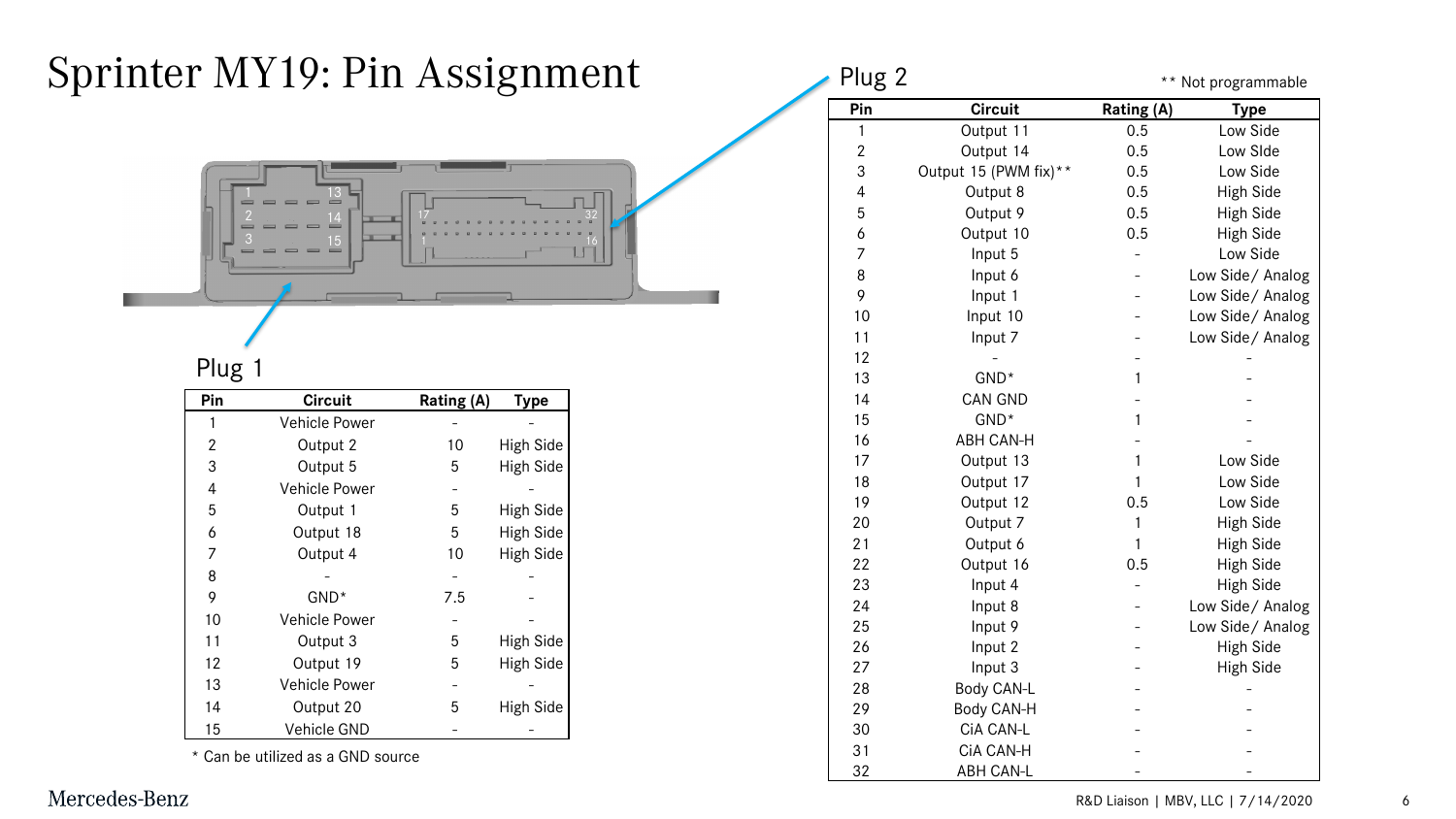### Sprinter MY19: PSM General Information

- PSM is connected to the Body CAN and can read vehicle status information and control vehicle functions
- 10 inputs (analogue and digital) and 19 outputs available for user-specific components
- Parameterization occurs using Mercedes-Benz Xentry diagnostic tool
- PSM software is supported by Mercedes Benz authorized personnel
- PSM is used for improving various vehicle functions e.g. fuel economy, safety, vehicle tracking, and fleet management
- PSM can be retrofitted on vehicles equipped with PSM prep code ED8
- PSM is automatically included with right/ left sliding door step code T57/T58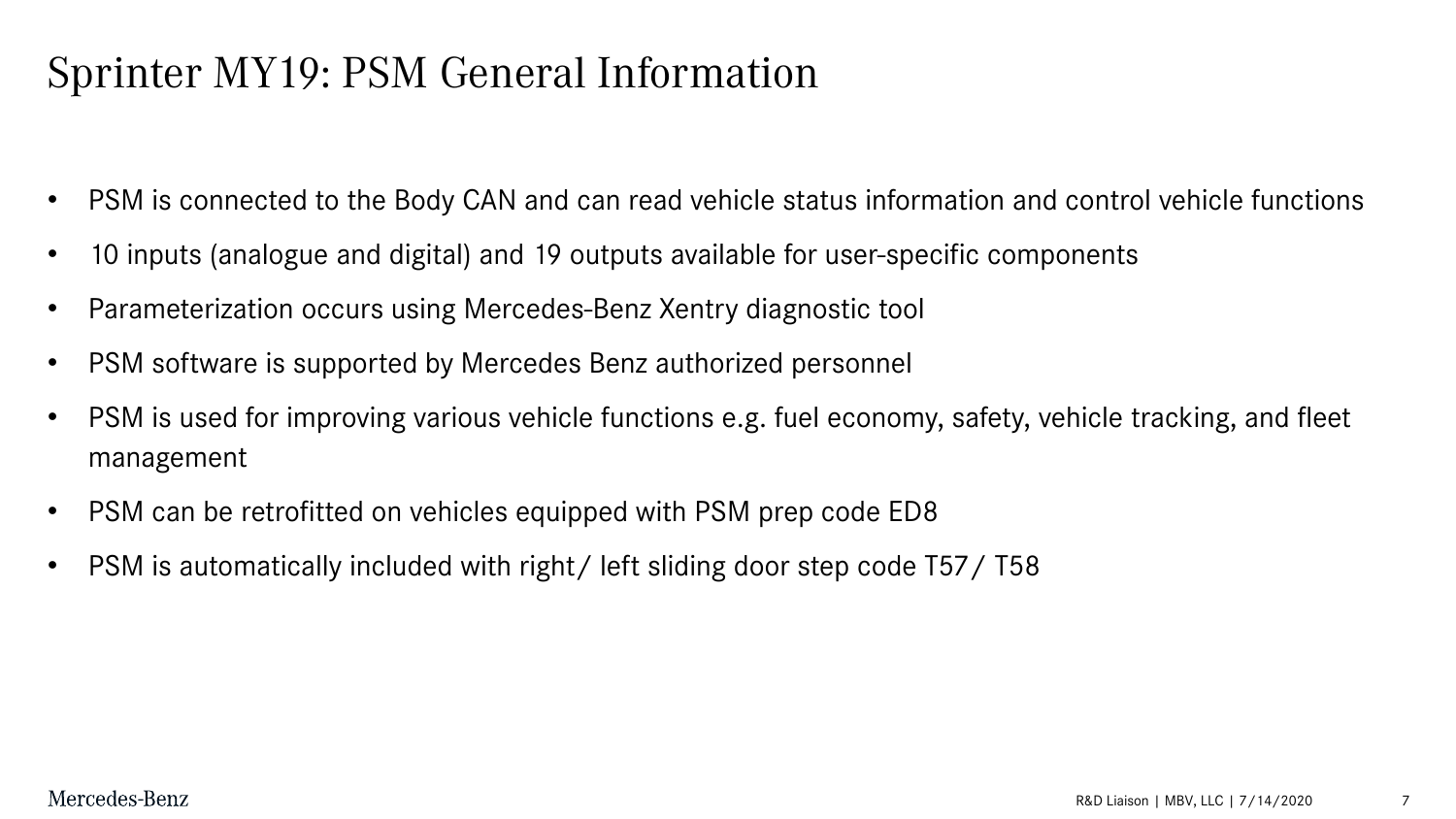# Sprinter MY19: PSM Capabilities

#### **Controls in-vehicle functions via Body CAN**

- Interior and exterior lighting activation
- Internal buzzer alarm
- Horn activation
- Central locking
- Windscreen wipers
- Audio mute
- Engine start prevention
- And more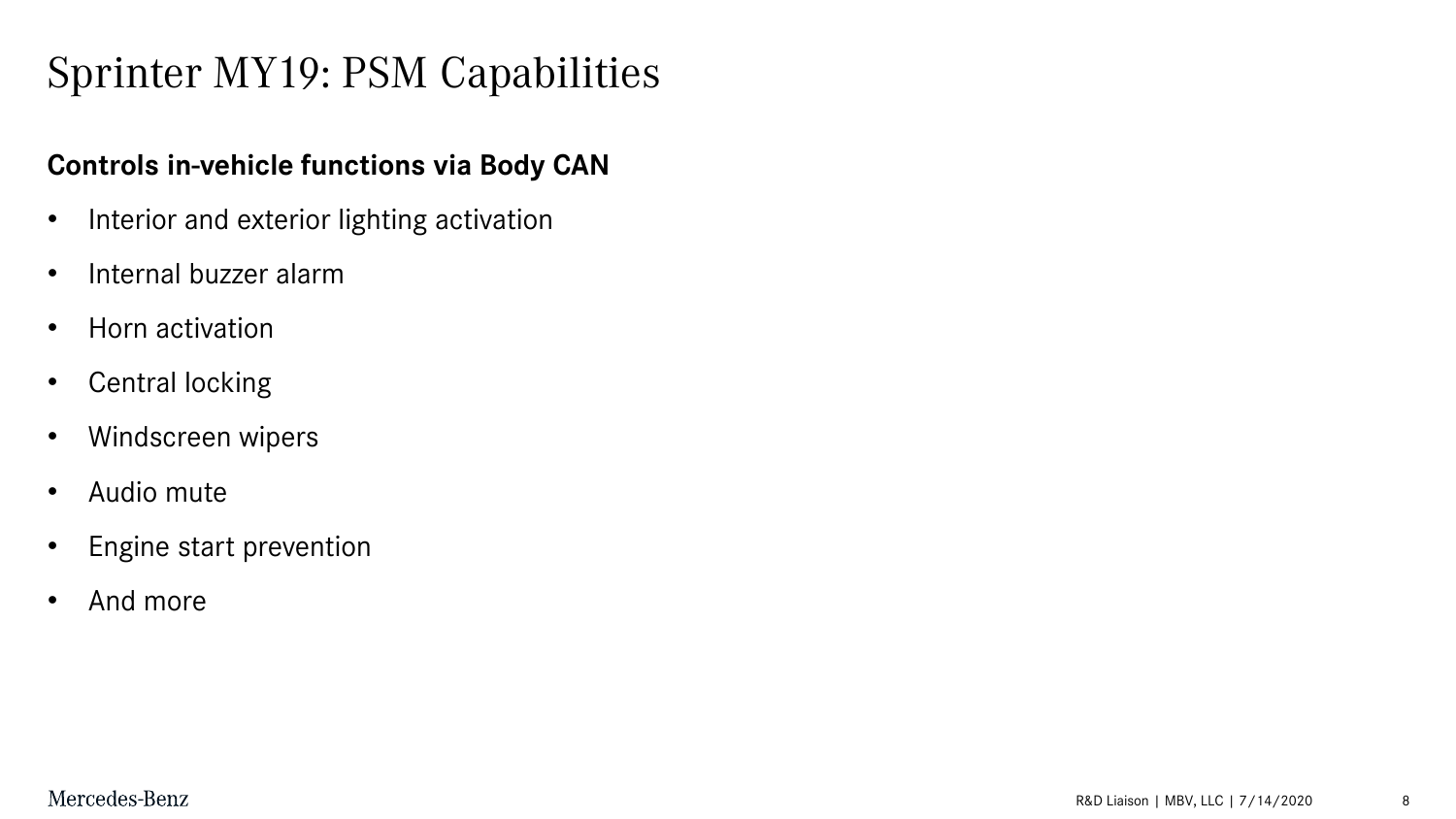# Sprinter MY2019: New PSM Functions

- Activation of electrical load compartment sliding door
- Manual and automatic opening and closing of windows
- Text displays on the instrument cluster
- Extension of signal pool, e.g. driver's belt buckle, AdBlue, trailer operation
- 4 additional PLC (Programmable Logic Controller) groups
- Arithmetic logic units e.g. calculation and comparator units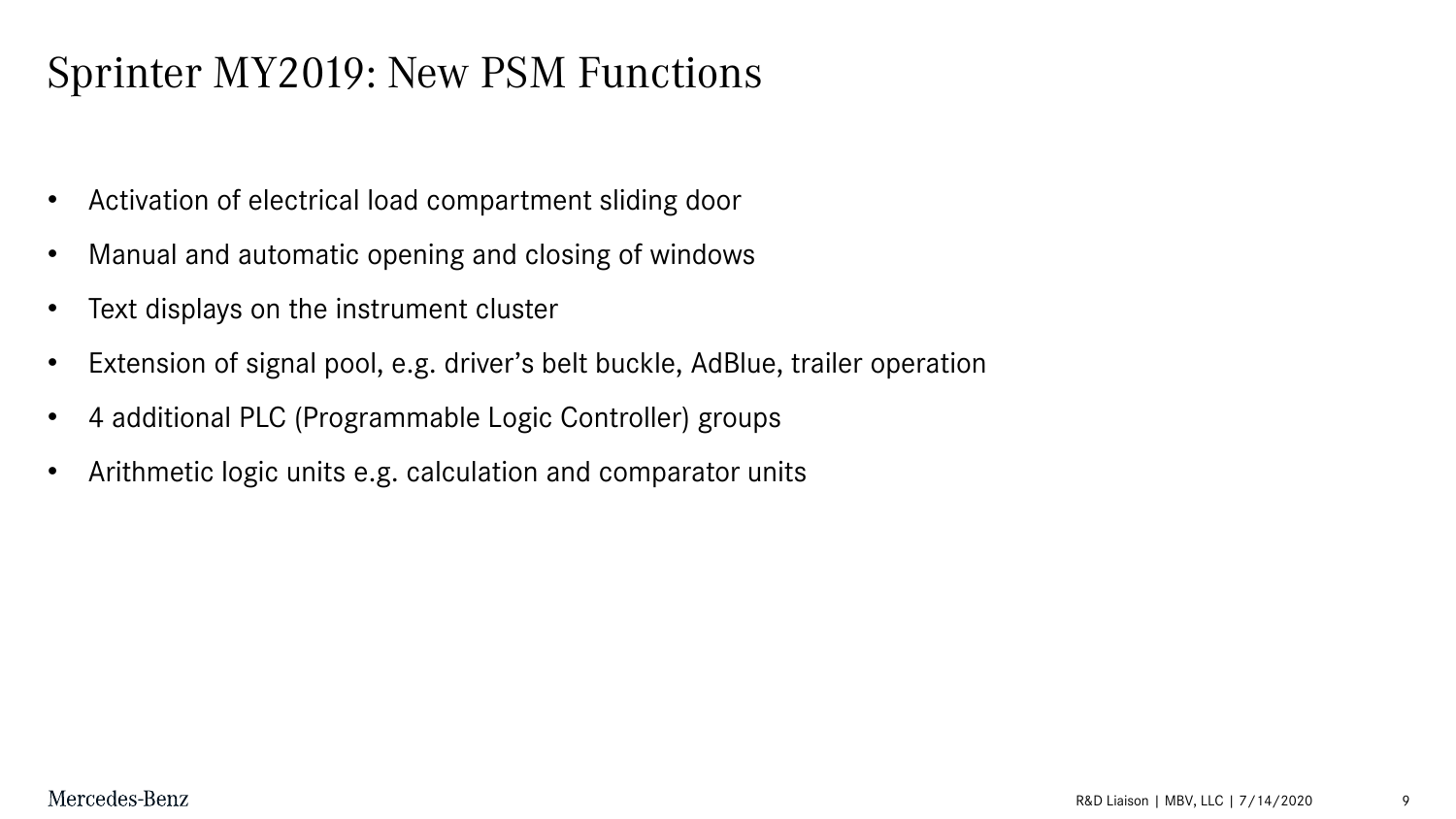### Sprinter MY19: PSM Logic & Other Functions

#### **PSM signals can be combined together to create logic combinations**

- Signals combined using following operators: AND, NAND, OR, NOR, XOR, XNOR
- 12 Programmable logic controller (PLC) groups available
- Each PLC group have 8 logic blocks

**Signals can be processed to trigger specified output signals or input functions internally using following functions:**

- Timer & Counter
- Flip flop
- Threshold switches & Threshold switches with hysteresis
- Arithmetic, Calculation, Differentiator/ integrator, Comparator results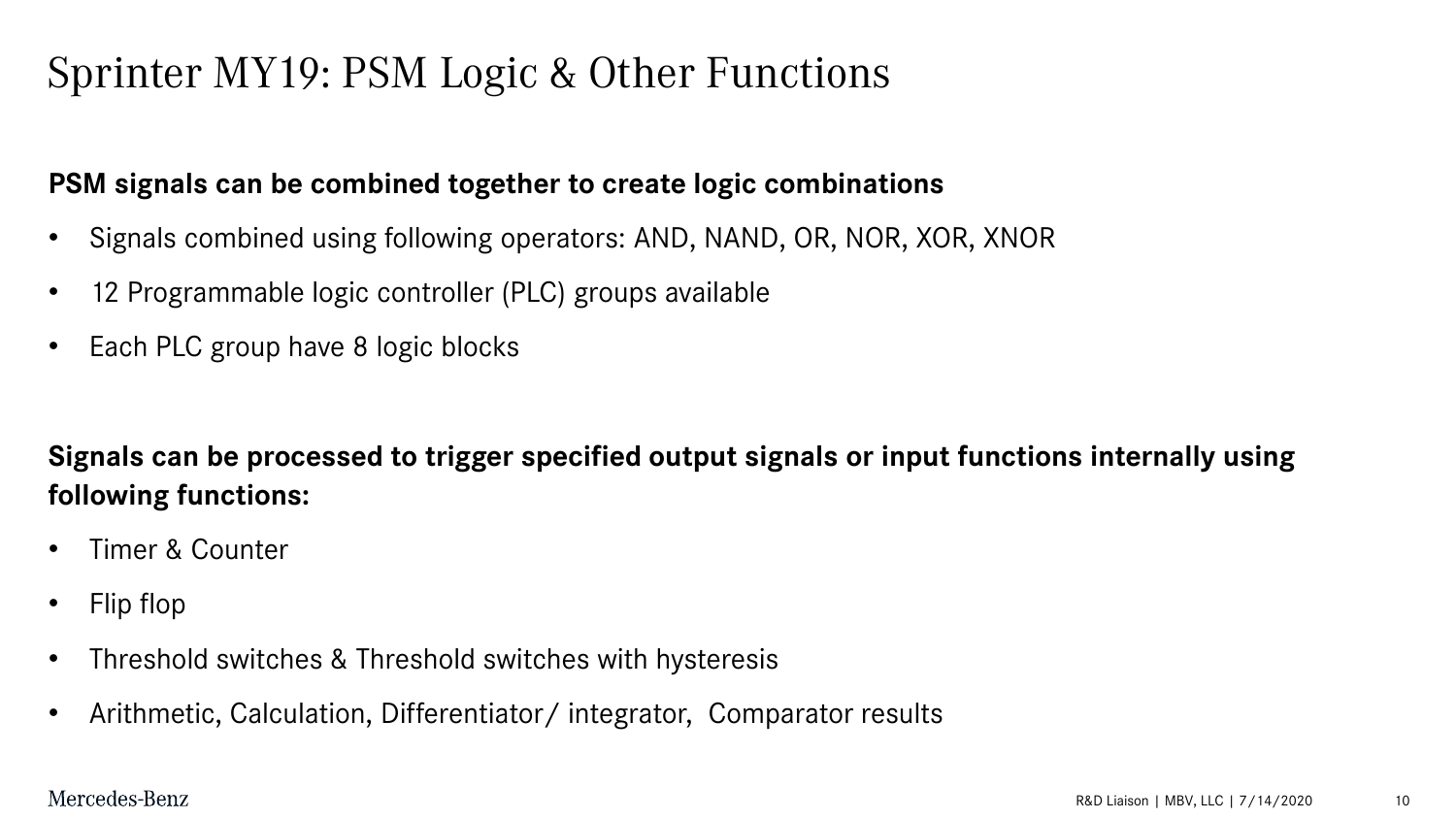# Sprinter MY19: Operational Procedure Master Upfitter

- 1. Please submit a PSM request with your desired functions at: [www.upfitterportal.com](http://www.upfitterportal.com/)
- 2. After a feasibility study of the requested functions, Mercedes Benz will support the upfitter with the PSM program on feasible functions
- 3. Completed PSM program and PSM program specification sheet with pin information will be provided to the upfitter on the same inquiry page opened by the upfitter
- 4. Upfitter will download PSM program onto a USB storage device
- 5. Using the USB and Xentry diagnostic tool, an authorized Sprinter dealer can upload the PSM program onto the van
- 6. Upfitter should review PSM pin assignment diagram (page 6) to ensure correct upfit connection to the PSM

\***NOTE**: MY2018 and earlier PSM files do **NOT** work on the MY2019 and later Sprinter

• All parameterizations must be created new. File format is now .cds (previously .psm)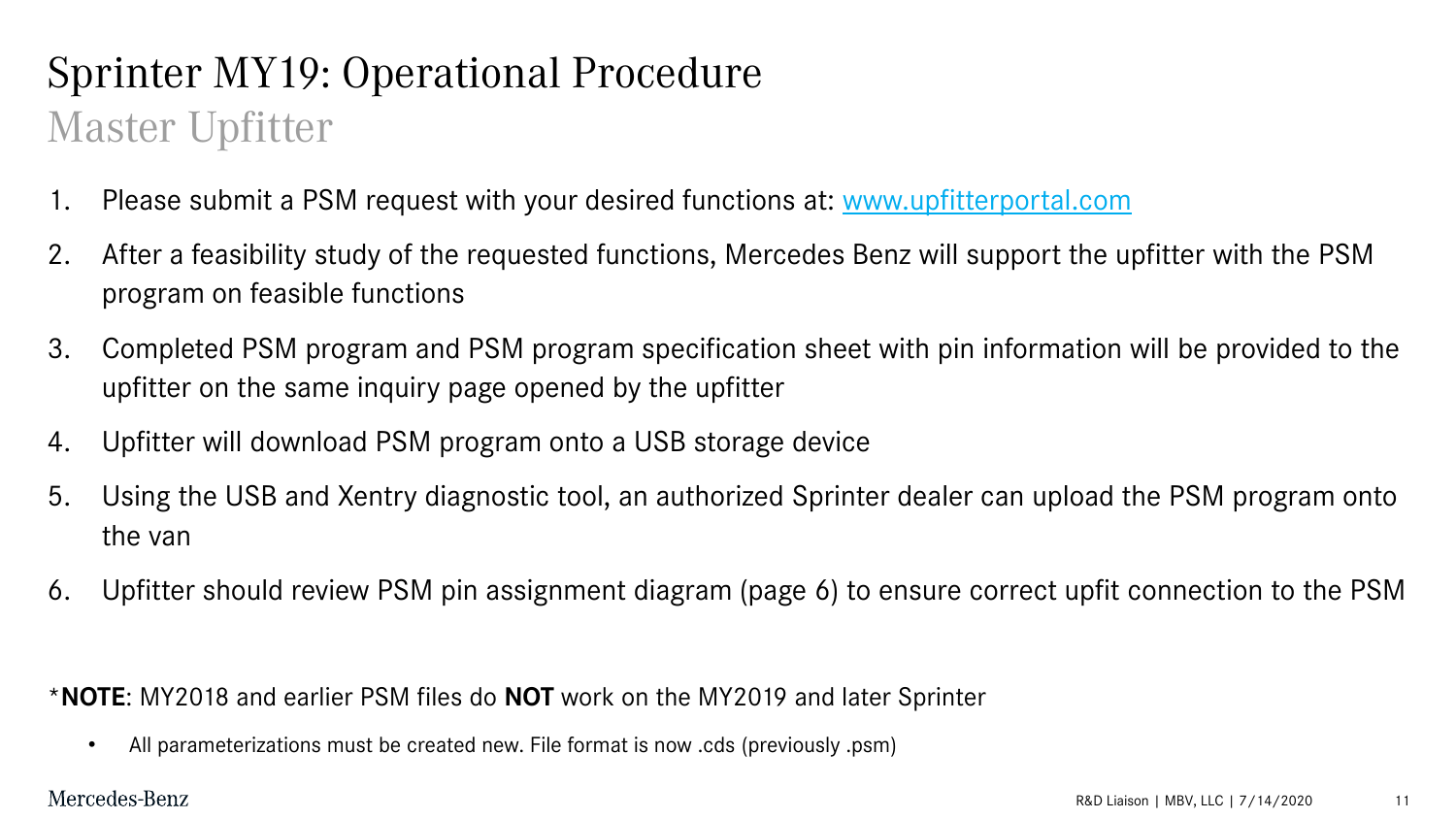# Sprinter MY19: Operational Procedure Non Master Upfitter

- 1. For general information on PSM, please visit the Upfitter Portal: [www.upfitterportal.com](http://www.upfitterportal.com/)
- 2. On the Upfitter Portal, visit the 'PSM Information' page for general information on the PSM
- 3. Visit 'PSM Standard Programs' to learn more about available PSM programs. Software specification sheet with program and pinout information is provided for each available standard PSM program.
- 4. Visit local dealership to download and install desired standard PSM program or for any questions on PSM
- 5. An authorized Sprinter dealer will upload the PSM program onto the van using Xentry diagnostic tool
- 6. Upfitter should review PSM pin assignment diagram (page 6) to ensure correct upfit connection to the PSM

\***NOTE**: MY2018 and earlier PSM files do **NOT** work on the MY2019 and later Sprinter

• File format is now .cds (previously .psm)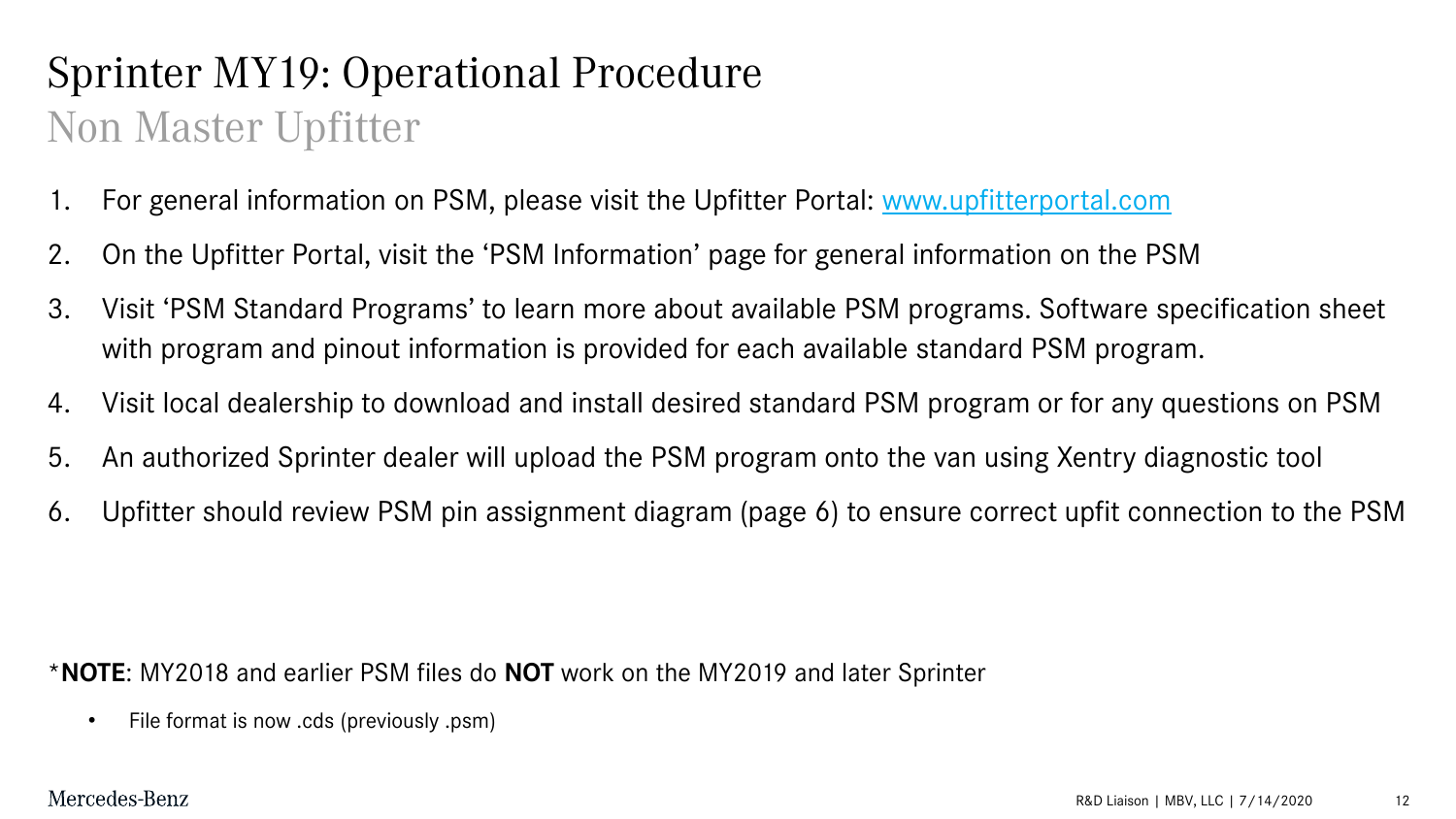### Sprinter MY19: Electrical pre-installations options

#### **E5M: Extension PSM Standard Contact**

- E5M plugs part numbers:
	- PSM-outlet: A0285453628
	- PSM-inlet: A0265459428
- Pre-installed y-harness designed to connect directly to PSM
- Standardized interface for simple connection with PSM for upfitters
- Allows the connection of upfit components and systems without intervention in the MB wiring harness
- Upfit wiring harness can be prefabricated completely
- PSM automatically added when E5M is ordered

**Note**: Certain individual pins on the PSM are already assigned ex-factory and cannot be modified